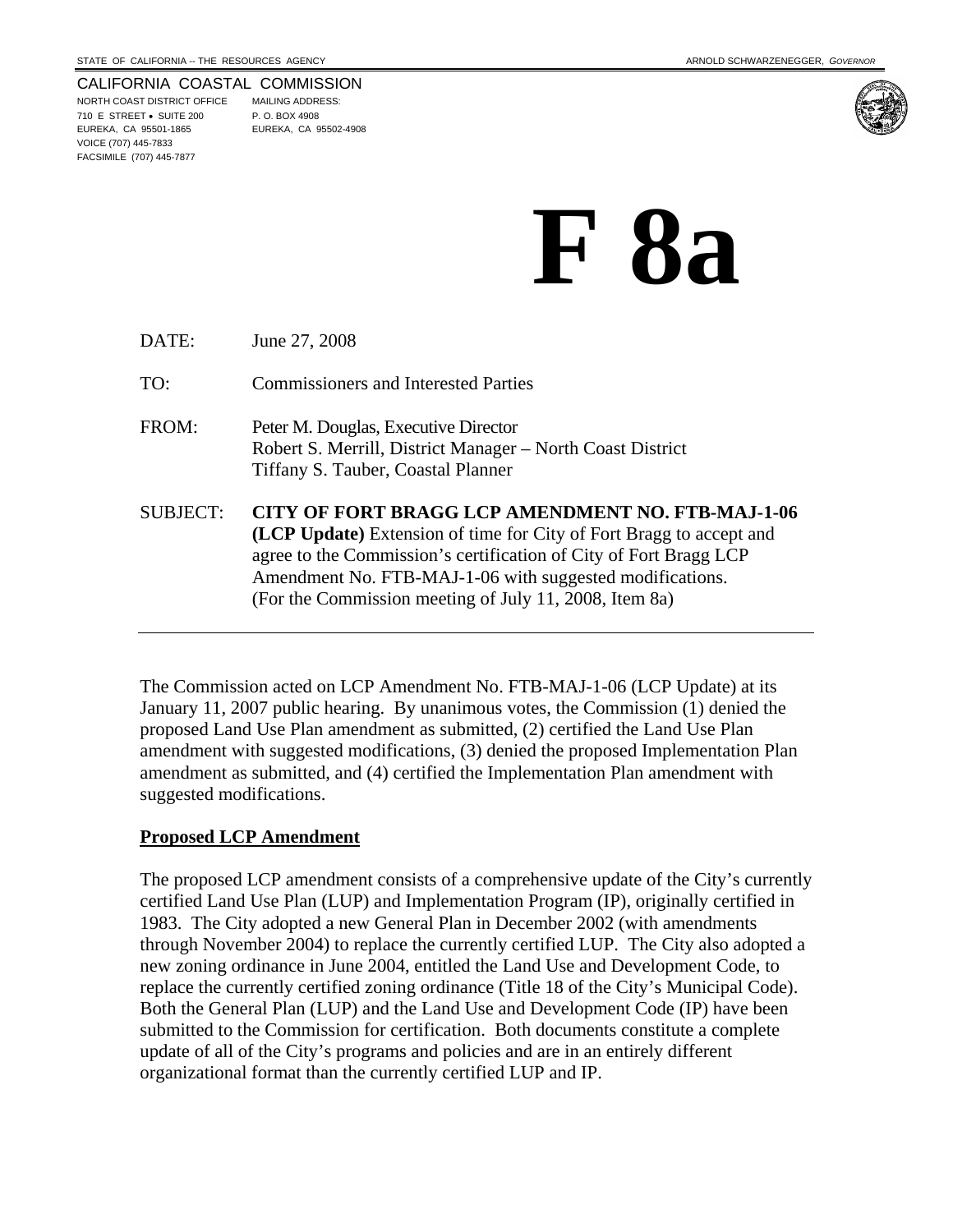# **CITY OF FORT BRAGG LCP AMENDMENT NO. FTB-MAJ-1-06 CERTIFICATION REVIEW Page 2**

# **Effective Certification Process**

Pursuant to Section 13544 of the Commission's regulations, the certification of an LCP amendment shall not be deemed final and effective until: (a) the local government acknowledges receipt of the Commission's resolution, accepts and agrees to the modifications, takes whatever formal action is required to satisfy the modifications, and agrees to issue coastal development permits for the total area included in the certified local coastal program; (b) the Executive Director determines in writing that the local government's actions taken to satisfy the above requirements are legally adequate, (c) the Executive Director reports the determination to the Commission and the Commission does not object to the determination, and (d) notice of the certification of the LCP amendment is filed with the Secretary of the Resources Agency. Pursuant to Section 13542(b), the Commission's certification of an LCP amendment with suggested modifications shall expire six months from the date of the Commission's action. Therefore, the local government must accept and agree to the Commission's certification of an LCP amendment with suggested modifications within six months unless the Commission extends the six-month deadline. Section 13535(c) of the Commission's Regulations provide that the Commission may extend for good cause any time limit within the subchapter of regulations on LCPs for a period not to exceed one year.

#### **Reasons For Proposed Time Extension**

The Fort Bragg City Council held the necessary local hearing to consider and accept the Commission's suggested modifications to the LCP amendment. Following the local hearing, the City transmitted the Land Use Plan and Implementation Plan documents for review by the Executive Director to determine whether the City's actions are legally adequate to satisfy the requirements of Section 13544 of the Commission's regulations. Upon reviewing the documents, staff noted several ommissions and discrepencies between Suggested Modifications adopted by the Commission and the language reflected in the LCP documents transmitted by the City. As a result, the City and Commission staff need more time to complete the process. The staff will work closely with City staff to determine the nature of the inconsistencies and determine the necessary resolution. If the Commission extends the deadline for City action on the suggested modifications, the staff will work closely with the City to resolve the inconsistencies as expeditiously as possible and further facilitate the effective certification process.

#### **Staff Recommendation**

Staff recommends that the Commission vote to extend the deadline for effective certification for up to a year.